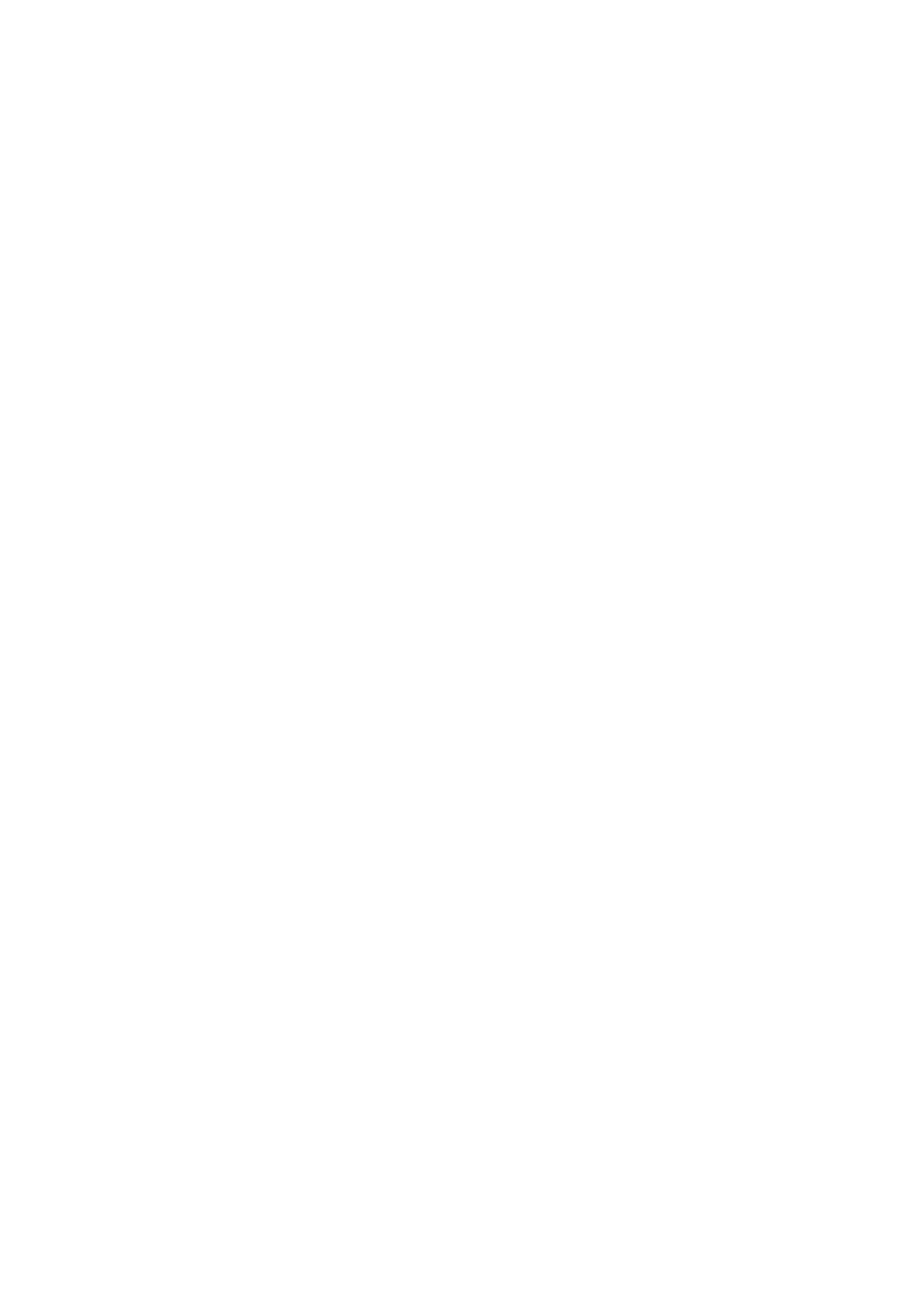## BASEL III PILLAR 3 DISCLOSURES JUNE 2020 JULIUS BAER GROUP LTD.

- **2** INTRODUCTION
- **3** KEY METRICS
- **4** OVERVIEW OF RISK-WEIGHTED ASSETS
- **5** LIQUIDITY COVERAGE RATIO
- **6** MARKET RISK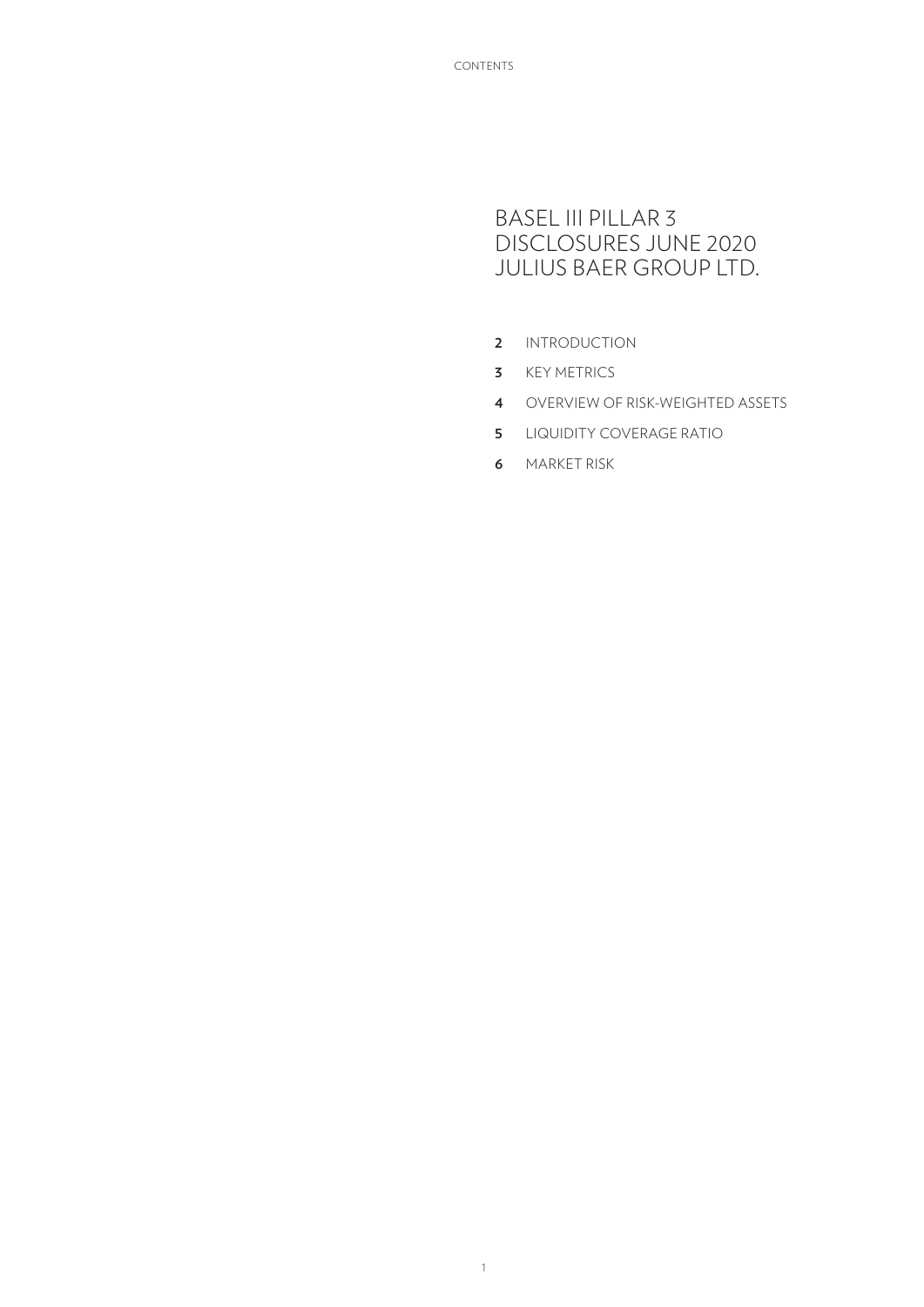# **INTRODUCTION**

### SCOPE OF PILLAR 3 DISCLOSURES

This report provides Pillar 3 disclosures for Julius Baer Group Ltd. (the Group) on a consolidated basis as at 30 June 2020. The disclosures in the report are based on the FINMA regulatory requirements as prescribed in the circular 2016/ 1 'Disclosure – banks' which includes the implementation of the revised Pillar 3 disclosure requirements issued by the Basel Committee on Banking Supervisions (BCBS) in March 2017.

The aim of the Pillar 3 standards is to improve comparability and consistency of disclosures through the introduction of harmonised templates. The Group is subject to disclosure requirements in accordance with the FINMA circular 2016/1 'Disclosure – banks'. Bank Julius Baer & Co. Ltd. is exempt from detailed Pillar 3 disclosures. It must nevertheless disclose its key figures on an annual basis in its Annual Report with reference to the Group Pillar 3 information published in the Financial Reporting section of the Julius Baer website (www.juliusbaer.com/reporting).

The Group's Pillar 3 disclosures as at 30 June 2020, 31 December 2019 and 30 June 2019 are based on fully applied amounts, which means that no Basel III phase-in rules are applied anymore.

### FREQUENCY OF PILLAR 3 DISCLOSURES

This report is published semi-annually, in accordance with FINMA requirements for category 3 banks. FINMA has specified the reporting frequency for each disclosure as either annual or semi-annual. Comparative period information and commentaries on movements in the period must be provided in line with this frequency. More information regarding qualitative and quantitative Pillar 3 disclosures can be found in the document 'Basel III Pillar 3 Disclosures 2019', published in the Financial Reporting section of the Julius Baer website (www.juliusbaer.com/reporting).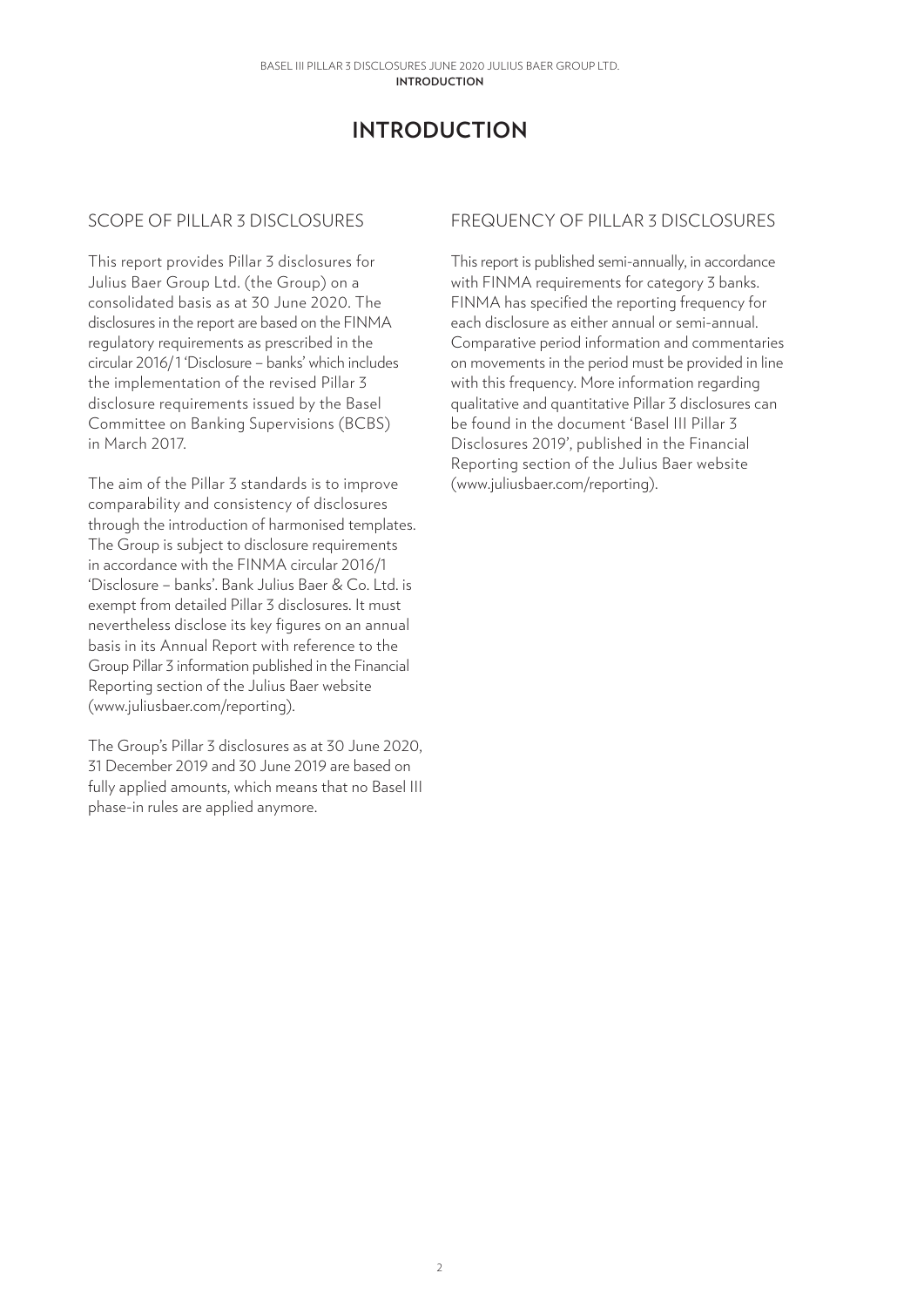#### **Key metrics** Basel III Pillar 3 Disclosures June 2020 JULIUS BAER GROUP LTD.

# **KEY METRICS**

### **KM1: Key metrics at consolidated group level**

|                  |                                                                                                                                              | 30.06.2020<br>CHFm | 31.12.2019<br>CHFm | 30.06.2019<br>CHFm |
|------------------|----------------------------------------------------------------------------------------------------------------------------------------------|--------------------|--------------------|--------------------|
| No. <sup>1</sup> |                                                                                                                                              |                    |                    |                    |
|                  | Available capital                                                                                                                            |                    |                    |                    |
| $\mathbb{1}$     | Common Equity Tier 1 (CET1)                                                                                                                  | 2,950.1            | 2,876.7            | 2,836.8            |
| 2                | Tier 1 capital                                                                                                                               | 4,118.6            | 4,420.9            | 4,387.1            |
| 3                | Total capital                                                                                                                                | 4,250.2            | 4,521.7            | 4,495.7            |
|                  | Risk-weighted assets (RWA)                                                                                                                   |                    |                    |                    |
| $\overline{4}$   | <b>RWA</b>                                                                                                                                   | 21,284.9           | 20,494.6           | 21,699.8           |
| 4a               | Minimum capital requirements                                                                                                                 | 1,702.8            | 1,639.6            | 1,736.0            |
|                  | Risk-based capital ratios as a percentage of RWA                                                                                             |                    |                    |                    |
| 5                | Common Equity Tier 1 ratio                                                                                                                   | 13.9%              | 14.0%              | 13.1%              |
| 6                | Tier 1 ratio                                                                                                                                 | 19.3%              | 21.6%              | 20.2%              |
| 7                | Total capital ratio                                                                                                                          | 20.0%              | 22.1%              | 20.7%              |
|                  | Additional CET1 buffer requirements as a percentage of RWA                                                                                   |                    |                    |                    |
| 8                | Capital conservation buffer requirement as per the Basel minimum<br>standards (2.5% from 2019)                                               | 2.5%               | 2.5%               | 2.5%               |
| 9                | Countercyclical buffer requirement (art. 44a ERV) as per the<br>Basel minimum standards                                                      | 0.1%               | 0.3%               | 0.2%               |
| 11               | Total of bank CET1 specific buffer requirements as per the<br>Basel minimum standards                                                        | 2.6%               | 2.8%               | 2.7%               |
| 12               | CET1 available after meeting the bank's minimum capital<br>requirements as per the Basel minimum standards                                   | 9.4%               | 9.5%               | 8.6%               |
|                  | Target capital ratios according to appendix 8 CAO (% of RWA)                                                                                 |                    |                    |                    |
|                  | 12a Capital buffer according to appendix 8 CAO                                                                                               | 4.0%               | 4.0%               | 4.0%               |
|                  | 12b Countercyclical capital buffer (art. 44 and 44a CAO)                                                                                     | 0.1%               | 0.4%               | 0.4%               |
|                  | CET1 target ratio according to appendix 8 CAO in addition<br>12c to countercyclical capital buffer according to art. 44 and 44a CAO          | 7.9%               | 8.2%               | 8.2%               |
|                  | T1 target ratio according to appendix 8 CAO in addition<br>12d to countercyclical capital buffer according to art. 44 and 44a CAO            | 9.7%               | 10.0%              | 10.0%              |
|                  | Total capital target ratio according to appendix 8 CAO in addition<br>12e to countercyclical capital buffer according to art. 44 and 44a CAO | 12.1%              | 12.4%              | 12.4%              |
|                  | Basel III leverage ratio                                                                                                                     |                    |                    |                    |
| 13               | Total Basel III leverage ratio exposure measure                                                                                              | 106,077.6          | 101,002.5          | 102,829.7          |
| 14               | Basel III leverage ratio (row 2/row 13)                                                                                                      | 3.9%               | 4.4%               | 4.3%               |
|                  | Liquidity coverage ratio (3-month average)                                                                                                   |                    |                    |                    |
| 15               | Total HQLA                                                                                                                                   | 24,531.2           | 14,724.3           | 15,953.3           |
| 16               | Total net cash outflow                                                                                                                       | 12,333.8           | 8,452.7            | 8,602.1            |
| 17               | LCR ratio                                                                                                                                    | 198.9%             | 174.2%             | 185.5%             |

<sup>1</sup> Row numbers according to the sample table enclosed in the FINMA circular 2016/1, annex 2, table KM1.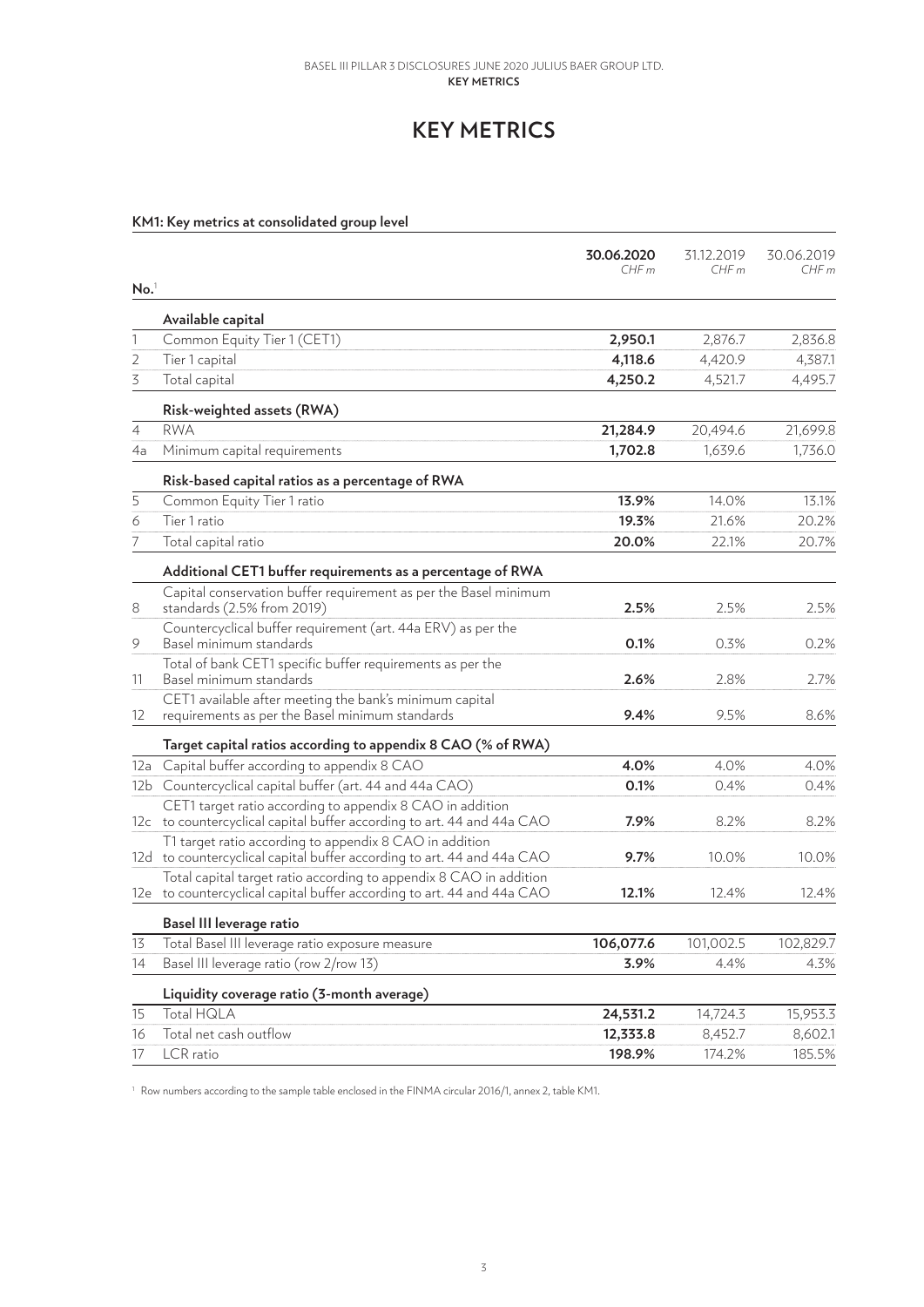# **OVERVIEW OF RISK-WEIGHTED ASSETS**

The following table provides an overview of risk-weighted assets (RWA) and the related minimum capital requirement by risk type. Capital requirements presented in the following table are calculated based on 8% of RWA.

#### **OV1: Overview of risk-weighted assets**

|                   |                                                                                   | 30.06.2020               | 31.12.2019               | 30.06.2020<br>Minimum<br>capital |
|-------------------|-----------------------------------------------------------------------------------|--------------------------|--------------------------|----------------------------------|
|                   |                                                                                   | RWA <sup>1</sup><br>CHFm | RWA <sup>1</sup><br>CHFm | requirements<br>CHFm             |
| No.               |                                                                                   |                          |                          |                                  |
| 1                 | Credit risk (excluding CCR - counterparty credit risk)                            | 13,137.1                 | 13,282.7                 | 1,051.0                          |
| $\mathfrak{2}$    | of which standardised approach (SA) <sup>2</sup>                                  | 13,137.1                 | 13,282.7                 | 1,051.0                          |
| 3                 | of which foundation internal ratings-based (F-IRB) approach                       |                          |                          |                                  |
| $\overline{4}$    | of which supervisory slotting approach                                            |                          |                          |                                  |
| 5                 | of which advanced internal ratings-based (A-IRB) approach                         |                          |                          |                                  |
| 6                 | Counterparty credit risk                                                          | 946.4                    | 695.4                    | 75.7                             |
| $\boldsymbol{7}$  | of which standardised approach for counterparty credit risk (SA-CCR) <sup>3</sup> | 757.5                    |                          | 60.6                             |
| 7a                | of which simplified standard approach (VSA-CCR)                                   |                          |                          |                                  |
| 7b                | of which mark-to-market method                                                    |                          | 437.8                    |                                  |
| 8                 | of which internal model method (IMM or EPE model methods)                         |                          |                          |                                  |
| 9                 | of which other CCR                                                                | 188.9                    | 257.6                    | 15.1                             |
| 10                | Credit valuation adjustment (CVA)                                                 | 307.1                    | 180.5                    | 24.6                             |
| 11                | Equity positions in banking book under market-based approach                      |                          |                          |                                  |
| $12 \overline{ }$ | Investments in managed collective assets - look-through approach <sup>3</sup>     |                          |                          |                                  |
| 13                | Investments in managed collective assets - mandate-based approach <sup>3</sup>    |                          |                          |                                  |
| 14                | Investments in managed collective assets - fall-back approach <sup>3</sup>        |                          |                          |                                  |
| 14a               | Investments in managed collective assets - simplified approach <sup>3</sup>       | 180.8                    |                          | 14.5                             |
| 15                | Settlement risk                                                                   | 2.5                      | 3.6                      | 0.2                              |
| 16                | Securitisation exposures in banking book                                          | 80.6                     | 78.0                     | 6.4                              |
| 17                | of which securitisation internal ratings-based approach (SEC-IRBA)                |                          |                          |                                  |
|                   | of which securitisation external ratings-based approach (SEC-ERBA),               |                          |                          |                                  |
| 18                | including internal assessment approach (IAA)                                      | 80.6                     | 78.0                     | 6.4                              |
| 19                | of which securitisation standardised approach (SEC-SA)                            |                          |                          |                                  |
| 20                | Market risk                                                                       | 902.6                    | 670.8                    | 72.2                             |
| 21                | of which standardised approach (SA)                                               | 403.8                    | 448.4                    | 32.3                             |
| 22                | of which internal model approach (IMA)                                            | 498.8                    | 222.4                    | 39.9                             |
| 23                | Capital charge for switch between trading book and banking book                   |                          |                          |                                  |
| 24                | Operational risk                                                                  | 5,612.1                  | 5,461.7                  | 449.0                            |
| 25                | Amounts below the thresholds for deduction (subject to 250% risk weight)          | 115.8                    | 121.8                    | 9.3                              |
| 26                | Floor adjustment                                                                  |                          |                          |                                  |
| 27                | Total                                                                             | 21,284.9                 | 20,494.6                 | 1,702.8                          |

<sup>1</sup> Explanations on movements between reporting periods 30.06.2020 and 31.12.2019: Higher RWA following the introduction of SA-CCR (line no. 7) and new regulation for the calculation of RWA for investments in funds (line no. 14a) as well as due to the increase in market risk RWA (line no. 20) driven by market volatility and due to the increase in operational risk RWA (line no. 24) as a result of higher operating income.

<sup>2</sup> Includes RWA of non-counterparty-related risk.

<sup>3</sup> New regulations for the calculation of RWA for SA-CCR and investments in funds have been implemented effective 01.01.2020.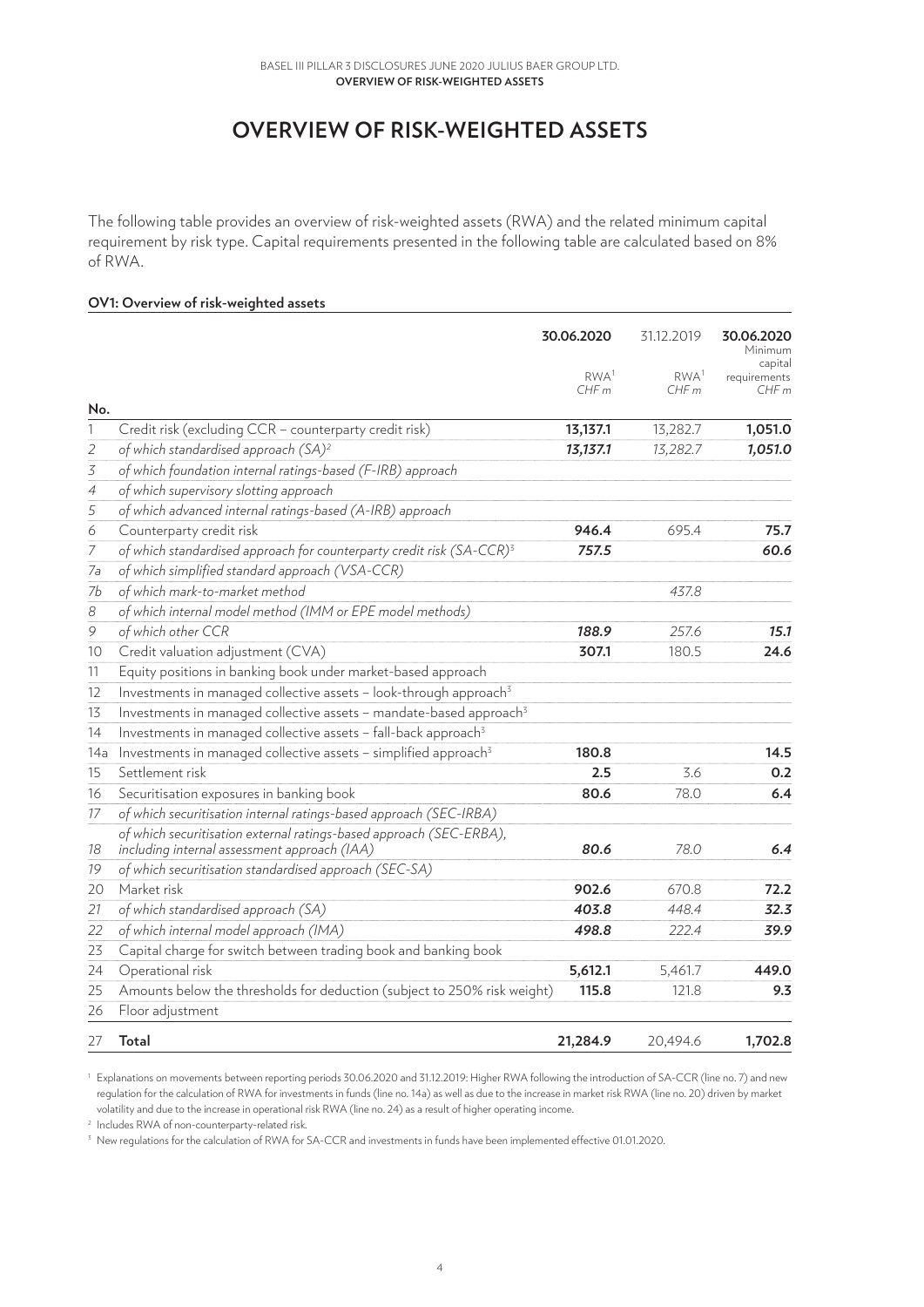# **LIQUIDITY COVERAGE RATIO**

### COMPONENTS

In the following table, the LCR is disclosed as a 3-month average value per quarter. The total of the high-quality liquid assets (no. 1 in the following table) increased in the second quarter compared

to the previous quarter of 2020. Simultaneously, the total of net cash outflows (no. 22) increased in the second quarter. The changes resulted in a higher LCR in Q2 2020 than in Q1 2020, significantly above the regulatory required minimum ratio of 100% and risk tolerances defined internally.

#### **LIQ1: Liquidity coverage ratio**

|                |                                                                 |                     | Q12020    |                              | Q2 2020           |
|----------------|-----------------------------------------------------------------|---------------------|-----------|------------------------------|-------------------|
|                |                                                                 | 3-month average     |           | 3-month average              |                   |
|                |                                                                 | Unweighted<br>value | value     | Weighted Unweighted<br>value | Weighted<br>value |
|                |                                                                 | CHFm                | CHFm      | CHFm                         | CHF <sub>m</sub>  |
| No.            |                                                                 |                     |           |                              |                   |
| А.             | High-quality liquid assets                                      |                     |           |                              |                   |
|                | Cash and balances with central banks                            |                     | 12,065.1  |                              | 17,877.5          |
|                | Securities category 1 and category 2                            |                     | 5,716.2   |                              | 6,653.7           |
| 1              | <b>Total</b>                                                    |                     | 17,781.3  |                              | 24,531.2          |
| В.             | Cash outflows                                                   |                     |           |                              |                   |
| $\overline{2}$ | Retail deposits and deposits                                    | 39,174.4            | 5,442.3   | 40,631.3                     | 5,622.6           |
| 3              | of which stable deposits                                        | 3,049.0             | 152.5     | 3,314.4                      | 165.7             |
| 4              | of which less stable deposits                                   | 36,125.4            | 5,289.8   | 37,316.9                     | 5,456.8           |
| 5              | Unsecured wholesale funding                                     | 41,624.4            | 27,281.2  | 39,432.2                     | 25,132.9          |
| 6              | of which operational deposits (all counterparties)              |                     |           |                              |                   |
| $\overline{7}$ | of which non-operational deposits (all counterparties)          | 38,870.4            | 24,527.2  | 36,952.6                     | 22,653.3          |
| 8              | of which unsecured debt                                         | 2,754.0             | 2,754.0   | 2,479.5                      | 2,479.5           |
| 9              | Secured wholesale funding                                       |                     | 846.4     |                              | 738.6             |
| 10             | Additional cash outflows                                        | 3,877.2             | 3,539.0   | 3,780.3                      | 3,415.9           |
| 11             | of which outflows related to derivatives and other transactions | 3,403.2             | 3,403.2   | 3,040.7                      | 3,040.7           |
| 12             | of which outflows related to loss of funding on debt products   | $\overline{a}$      | $\bar{a}$ | $\sim$                       |                   |
| 13             | of which committed credit and liquidity facilities              | 474.0               | 135.7     | 739.6                        | 375.2             |
| 14             | Other contractual funding obligations                           | 850.6               | 840.2     | 1,287.9                      | 1,272.5           |
| 15             | Other contingent funding obligations                            | 11,108.4            | 144.7     | 12,209.4                     | 133.6             |
| 16             | <b>Total</b>                                                    |                     | 38,093.7  |                              | 36,316.0          |
| C.             | Cash inflows                                                    |                     |           |                              |                   |
| 17             | Secured lending (e.g. reverse repurchase transactions)          | 337.5               | 323.0     | 955.3                        | 439.5             |
| 18             | Income from fully performing exposures                          | 36,735.0            | 21,741.6  | 31,488.0                     | 17,742.6          |
| 19             | Other cash inflows                                              | 6,581.4             | 6,581.4   | 5,800.1                      | 5,800.1           |
| 20             | <b>Total</b>                                                    | 43,653.9            | 27,961.2  | 38,243.4                     | 23,982.2          |
|                | Liquidity coverage ratio                                        |                     |           |                              |                   |
| 21             | Total of high-quality liquid assets                             |                     | 17,781.3  |                              | 24,531.2          |
| 22             | Total net cash outflows                                         |                     | 10,132.5  |                              | 12,333.8          |
| 23             | Liquidity coverage ratio (in %)                                 |                     | 175.5%    |                              | 198.9%            |

<sup>1</sup> After applying the cap on cash inflows at maximum 75% of total cash outflows, calculated on a monthly basis.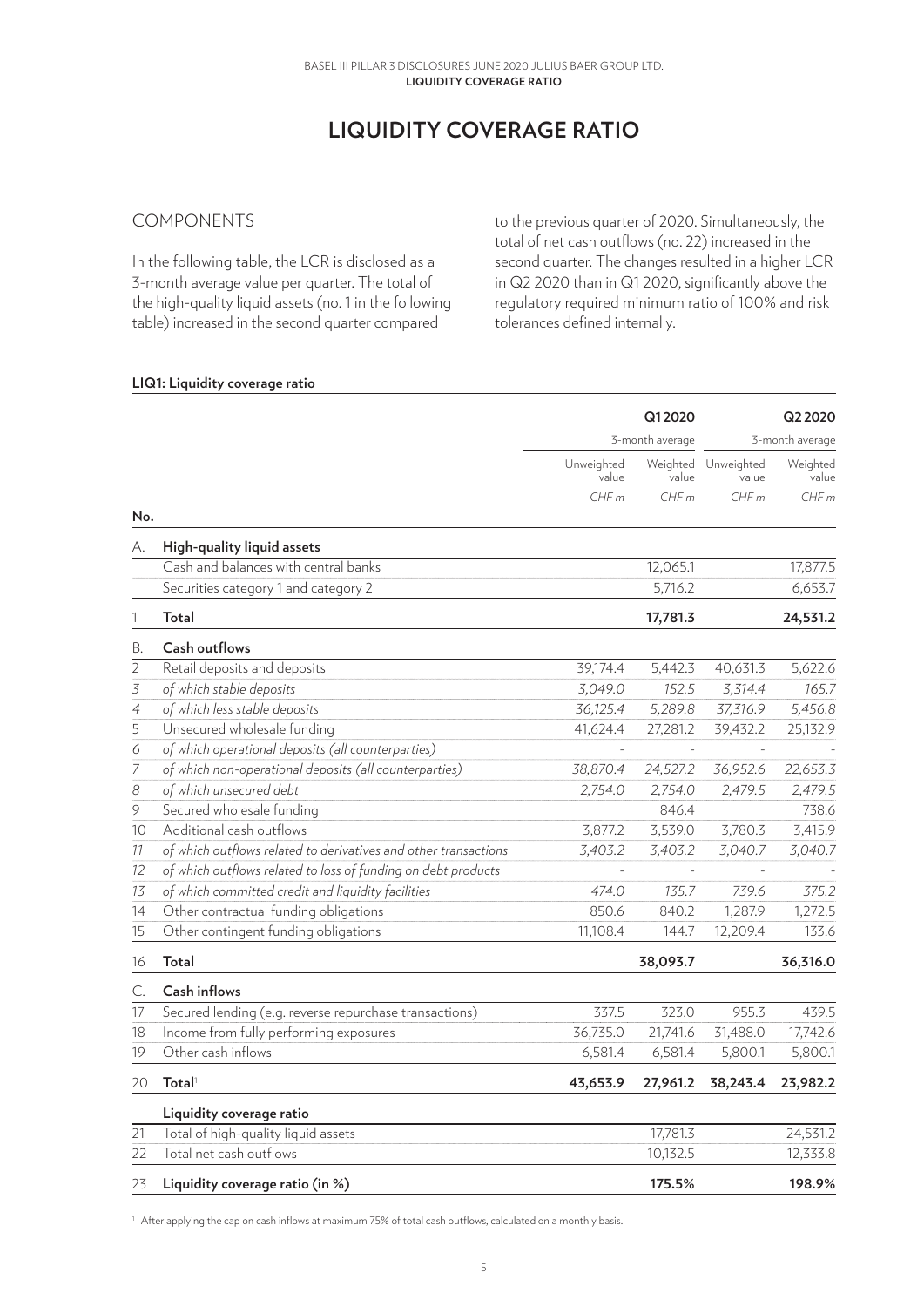# **MARKET RISK**

### OVERVIEW OF APPLIED METHODS

The amount of capital required for market risks in the regulatory trading book is calculated using a variety of methods approved by FINMA. The components of market risk RWA are value at risk (VaR) and stressed value at risk (SVaR). For hedge funds held in the trading book, the required capital is calculated according to the credit risk standardised approach. Given the limited

materiality of the positions concerned, the required capital for the Group's fixed income trading positions is calculated according to the market risk standardised approach. Therefore, the incremental risk charge (IRC) is not applicable. The comprehensive risk measure (CRM) capital requirements are also not applicable, as the Group does not engage in trading of multi-risk-tranche securitisation positions or nth-to-default credit derivatives.

The following table sets out details on the VaR and SVaR movements. Due to the COVID-19 pandemic and related (extreme) market movements, VaR as well as SVaR figures have increased. In addition, RWA increased due to the change of the period used to calculate SVaR figures.

#### **MR2: Market risk: RWA flow statements of market risk exposures under an IMA**

|                |                                | a           | b            | $\mathsf{C}$       | d                  | 30.06.2020<br>e                 |
|----------------|--------------------------------|-------------|--------------|--------------------|--------------------|---------------------------------|
|                |                                | VaR<br>CHFm | SVaR<br>CHFm | <b>IRC</b><br>CHFm | <b>CRM</b><br>CHFm | Other Total RWA<br>CHFm<br>CHFm |
| No.            |                                |             |              |                    |                    |                                 |
|                | RWA at 31.12.2019              | 100.1       | 122.3        |                    |                    | 222.4                           |
| $\overline{2}$ | Movement in risk levels        | 34.0        | 41.6         |                    |                    | 75.6                            |
| 3              | Model updates/changes          |             |              |                    |                    |                                 |
| $\overline{4}$ | Methodology and policy         |             |              |                    |                    |                                 |
| 5              | Acquisitions and disposals     |             |              |                    |                    |                                 |
| 6              | Foreign exchange movements     |             |              |                    |                    |                                 |
| 7              | Other                          | 37.9        | 162.9        |                    |                    | 200.8                           |
| 8              | RWA at end of reporting period | 172.0       | 326.7        |                    |                    | 498.8                           |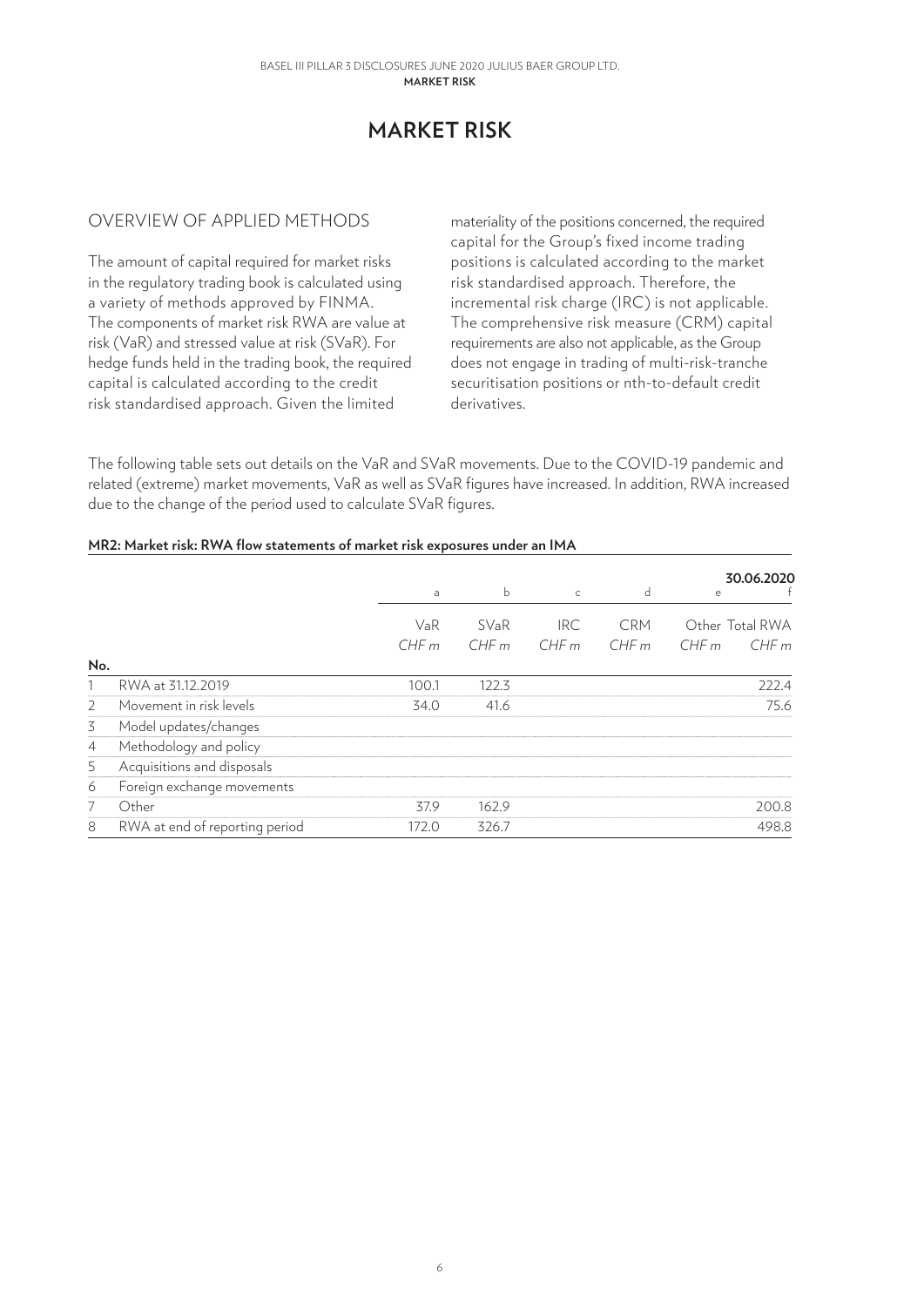#### **MarkEt Risk** Basel III Pillar 3 Disclosures June 2020 JULIUS BAER GROUP LTD.

The following table shows minimum, maximum, average and period-end regulatory VaR and SVaR, using a 10-day holding period and a confidence interval of 99 %. The incremental risk charge (IRC) and the comprehensive risk measure (CRM) capital charge are not applicable.

### **MR3: Market risk: IMA values for trading portfolios**

|                |                            | 30.06.2020<br>CHFm |
|----------------|----------------------------|--------------------|
| No.            |                            |                    |
|                | VaR (10-day, 99%)          |                    |
|                | Maximum value              | 16.5               |
| 2              | Average value              | 3.2                |
| 3              | Minimum value              | 0.0                |
| $\overline{4}$ | Period end                 | 2.5                |
|                | Stressed VaR (10-day, 99%) |                    |
| 5              | Maximum value              | 20.8               |
| 6              | Average value              | 4.8                |
| 7              | Minimum value              | 0.7                |
| 8              | Period end                 | 5.4                |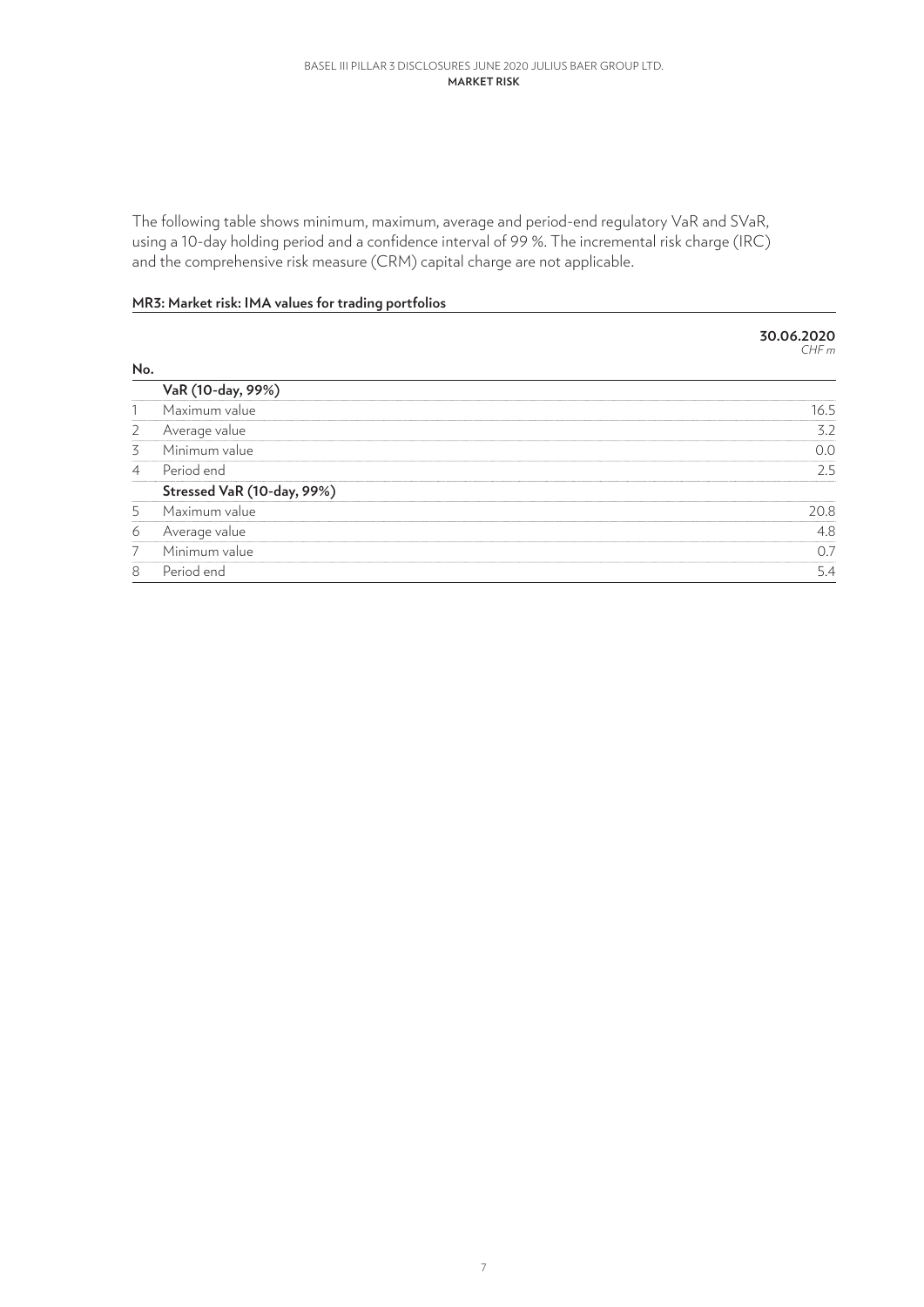### COMPARISON OF VAR ESTIMATES WITH GAINS/LOSSES

The adequacy of the VaR calculation, which is based on a simulation using historical market movements, is monitored through regular back-testing. This involves the comparison of the VaR values calculated each day with the hypothetical gains or losses which would have occurred if the end-of-day positions had been left unchanged on the next trading day. The

following chart shows the daily calculations of VaR in 2019/2020 (at confidence intervals of 95% and 99% and for a one-day holding period) compared with hypothetical gains or losses. A back-testing exception occurs when the change in overall position value resulting from the backtesting simulation is negative and its absolute value is greater than the VaR (at a confidence interval of 99%) for the relevant day's closing positions.



**MR4: Market risk: Comparison of VaR estimates with gains/losses (CHF)**

As of 1 July 2019, the preceding 12-month period contained one back-testing exception that fell out of the observation period during the course of 2019. Next to one exception in July 2019, additional six back-testing exceptions were registered during the COVID 19 pandemic. The drivers for all six exceptions were exceptional market movements in terms of equity prices and volatilities, which were extreme compared to what the Group has experienced over the last 12 months. As of 30 June 2020, the overall number of back-testing exceptions stands therefore at seven.

According to Circular 2008/20, FINMA may disregard individual exceptions if the institution is able to prove that these exceptions are not attributable to a lack of precision of the risk aggregation model. FINMA has used this discretion according to FINMA Guidance 06/2020 so that the back-testing exceptions caused by the COVID-19 pandemic will not lead to an increase of VaR capital multipliers. As such, the VaR capital multiplier applied by the Group remained constant based on one exception for the 12-month period since 30 June 2019.